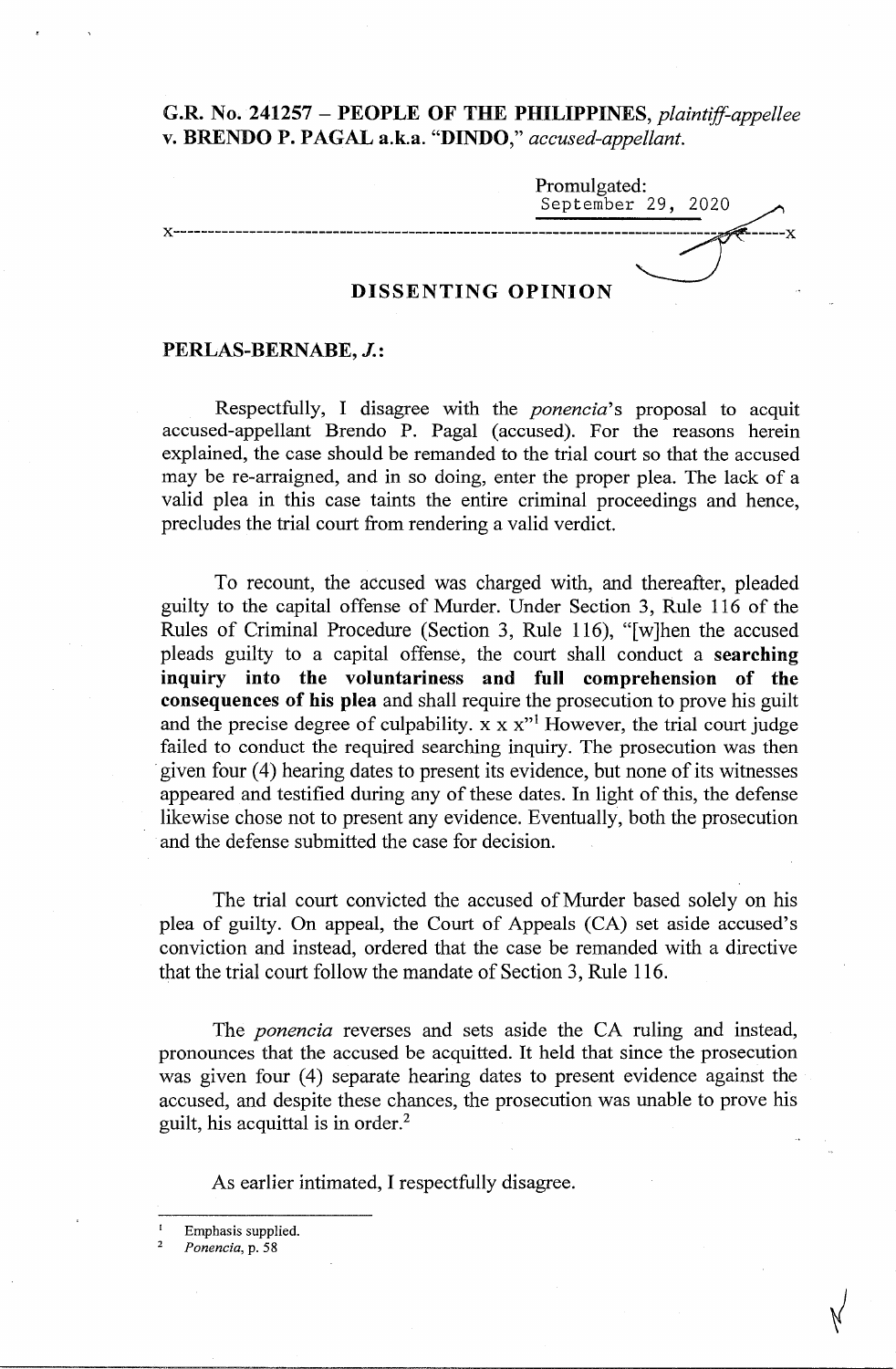### Dissenting Opinion 2 G.R. No. 241257

In criminal proceedings, an arraignment has been regarded as an integral requirement of procedural due process:

Procedural due process requires that the accused be arraigned so that he [or she] may be informed of the reason for his [or her] indictment, the specific charges he [or she] is bound to face, and the corresponding penalty that could be possibly meted against him [or her].<sup>3</sup>

Particularly, an arraignment is **"the formal mode and manner of implementing the constitutional right of an accused to be informed of the nature and cause of the accusation against him."** <sup>4</sup> In *Borja v. Mendoza*,<sup>5</sup> the Court has highlighted that "[a]n arraignment x x x [is] **indispensable** as the means 'for bringing the accused into court and notifying him of the cause he is required to meet."<sup>6</sup> In the same case, the Court discussed the complementary relation of a valid arraignment to the rule regarding the sufficiency of the Information, which both serve the purpose of preserving the accused's right to be informed of the nature and cause of the accusation against him:

**[Ilt is at that stage where in the mode and manner required by the**  Rules, an accused, for the first time, is granted the opportunity to know the precise charge that confronts him. It is imperative that he is thus made fully aware of possible loss of freedom, even of his life, depending on the nature of the crime imputed to him. At the very least then, he must be fully informed of why the prosecuting arm of the state is mobilized against him. An arraignment serves that purpose. Thereafter he is no longer in the dark. It is true, the complaint or information may **not be worded with sufficient clarity. He would be in a much worse** position though if he does not even have such an opportunity to plead **to the charge.** With his counsel by his side, he is thus in a position to enter his plea with full knowledge of the consequences. He is not even required to do so immediately. He may move to quash. What is thus evident is that an arraignment assures that he be fully acquainted with the nature of the crime imputed to him and the circumstances under which it is allegedly committed. It **is thus a vital aspect of the constitutional rights guaranteed him.** It is **not useless formality, much less an idle ceremony.<sup>7</sup>**(Emphases supplied)

Since the arraignment is meant to formally inform the accused of the essential details of the charge against him, a valid arraignment is also important for the accused to adequately prepare his defense. The groundwork for the defense stems from the accused's preliminary understanding of the import and consequences of the charge against him. Case laws states that "the right of an accused to be informed of the precise nature of the accusation leveled at him  $x \times x$  is, therefore, really an avenue

7 Id. at 87. •-

<sup>3</sup>  See *Corpus, Jr. v. Pamular,* G.R. No. 186403, September 5, 2018.

<sup>4</sup>  See *People v. Palema,* G.R. No. 228000, July 10, 2019; emphasis supplied. See also *People v. Nuelan,*  419 Phil. 160 (2001).

*<sup>5</sup>*  168 Phil. 83 (1977)

<sup>6</sup>  Id. at 86; emphasis supplied.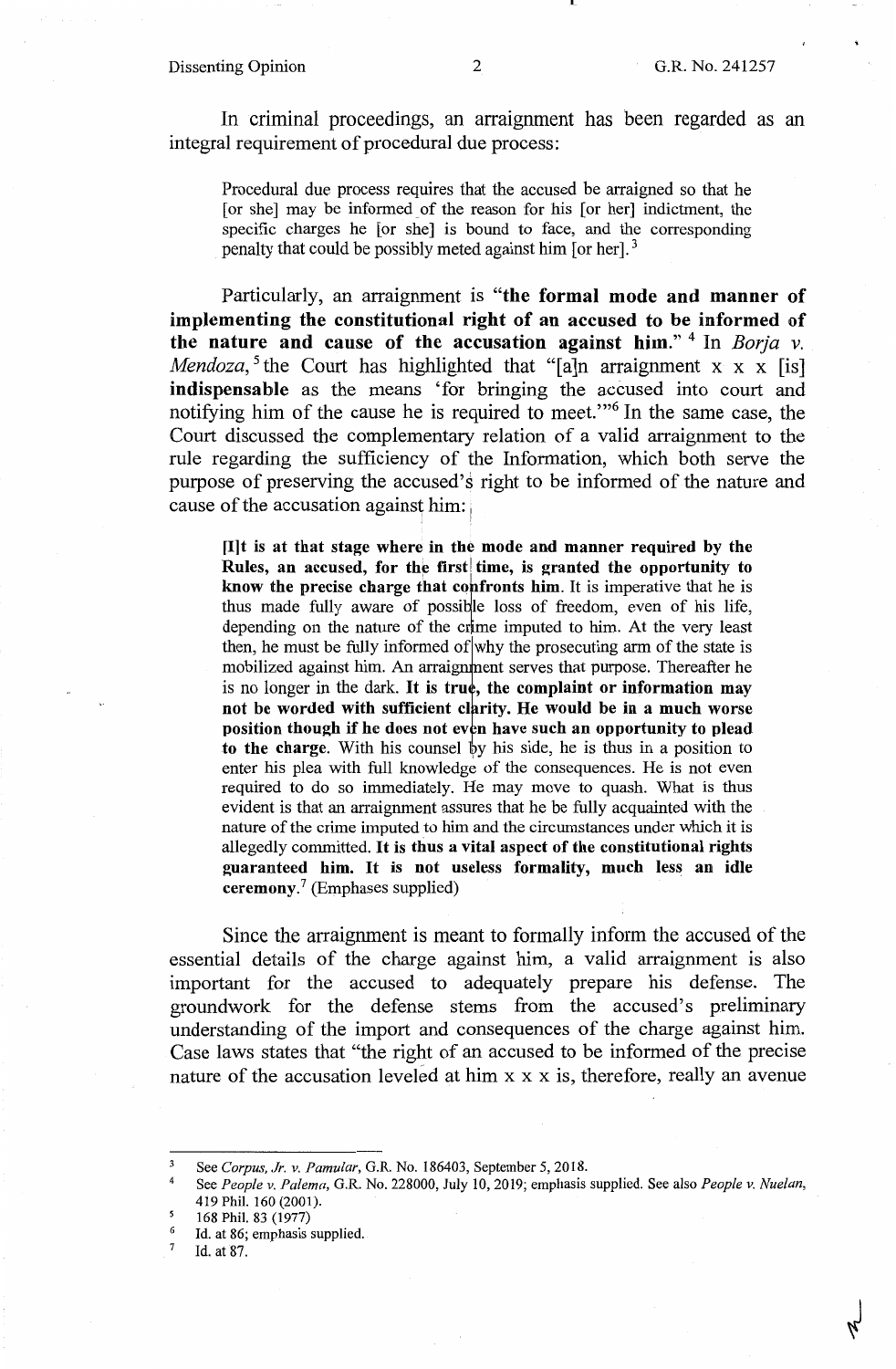for him to be able to hoist the necessary defense in rebuttal thereof."<sup>8</sup> In *People v. Alcalde:*<sup>9</sup>

The constitutional right to be informed of the nature and cause of the accusation against him under the Bill of Rights carries with it the correlative obligation to effectively convey to the accused the information to enable him to effectively prepare for his defense.<sup>10</sup>

Without a valid arraignment, therefore, the accused's ability to defend himself is tainted; hence, an invalid arraignment must be considered as a fatal defect in the criminal proceedings.

The importance of a valid arraignment gains additional nuance when the accused pleads guilty to a capital offense. As mentioned, Section 3, Rule 116 requires that on such occasion, the trial court judge must first conduct a searching inquiry into the voluntariness and full comprehension of the accused\_ of his plea of guilty to a capital offense. In addition, trial court judges are enjoined to require the prosecution to present evidence to prove the guilt of the accused and the precise degree of his culpability; and to ask the accused to present evidence in his behalf and allow him to do so if he so  $desires.<sup>11</sup>$ 

The rationale behind this special rule on searching inquiries is that "courts must proceed with more care where the possible punishment is in its severest form, namely death, for the reason that the execution of such a sentence is irrevocable and experience has shown that innocent persons have at times pleaded guilty. The primordial purpose is to avoid improvident pleas of guilt on the part of an accused where grave crimes are involved since he might be admitting his guilt before the court and thus forfeit his life and liberty without having fully understood the meaning, significance and consequence of his plea."<sup>12</sup>

While the Rules of Criminal Procedure do not specify the actual matters that must be addressed during this searching inquiry, the Court, in several cases, has laid down the following guidelines that trial court judges must observe in this respect:

1. Ascertain from the accused himself (a) how he was brought into the custody of the law; (b) whether he had the assistance of a competent counsel during the custodial and preliminary investigations; and (c) under what conditions he was detained and interrogated during the investigations. **This is intended to rule out the possibility that the accused has been coerced or placed under a state of duress either by actual threats of physical** 

<sup>8</sup> *People v. Estomaca,* 326 Phil. 429, 438 (1996).

<sup>10</sup> Id. at 379.<br><sup>11</sup> See *People v. Magat*, 388 Phil. 311, 322 (2000).<br><sup>12</sup> *People v. Ernas*, 455 Phil. 829, 838 (2003).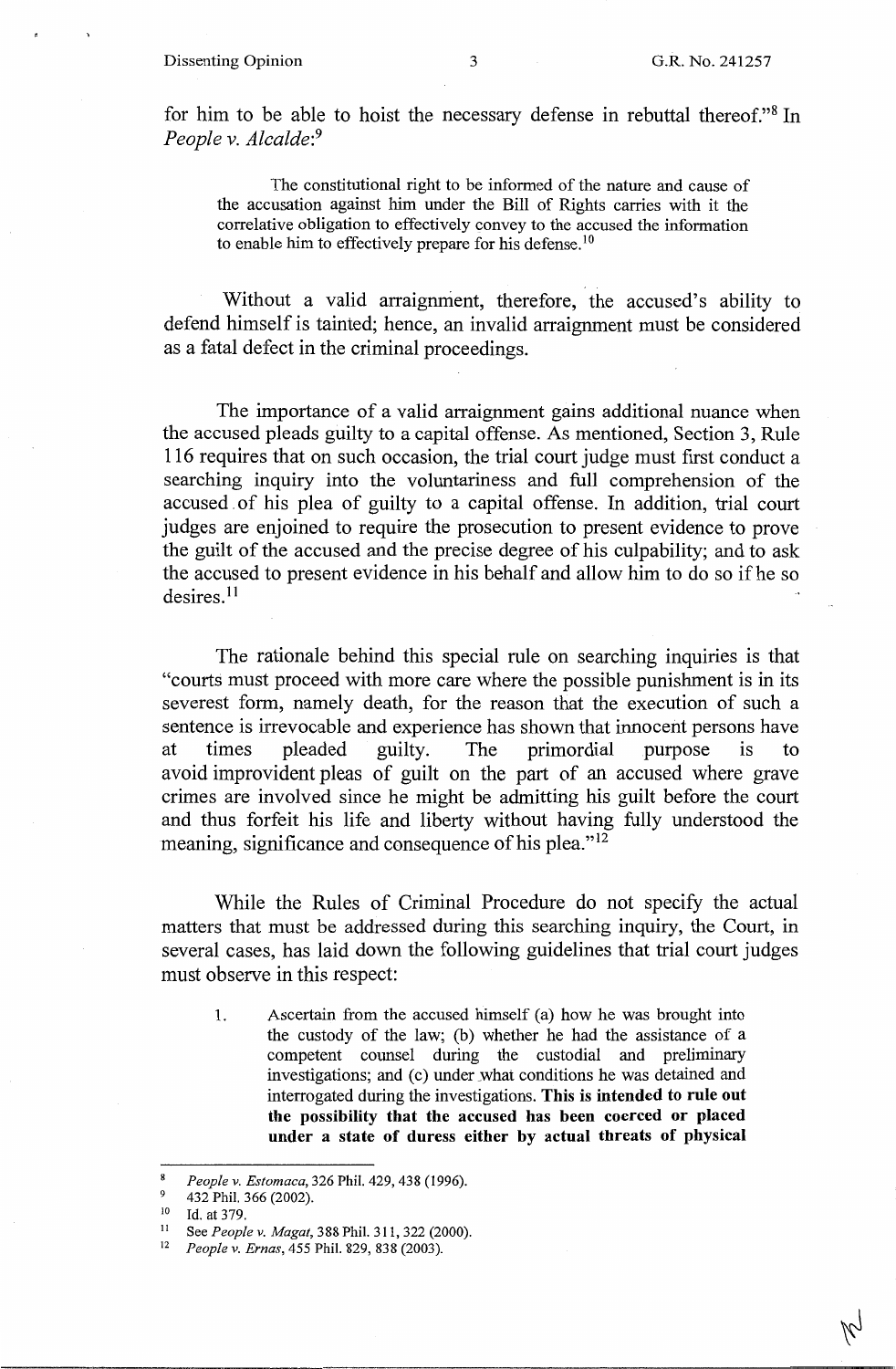## **harm coming from malevolent quarters or simply because of the judge's intimidating robes.**

- 2. Ask the defense counsel a series of questions as to whether he had conferred with, and completely explained to, the accused the meaning and consequences of a plea of guilty.
- 3. Elicit information about the personality profile of the accused, such as his age, socio-economic status, and educational background, which may serve as a trustworthy index of his capacity to give a free and informed plea of guilty.
- 4. Inform the accused the exact length of imprisonment or nature of the penalty under the law and the certainty that he will serve such sentence. For not infrequently, an accused pleads guilty in the hope of a lenient treatment or upon bad advice or because of promises of the authorities or parties of a lighter penalty should he admit guilt or express remorse. It is the duty of the judge to ensure that the **accused does not labor under these mistaken impressions because a plea of guilty carries with it not only the admission of authorship of the crime proper but also of the aggravating circumstances attending it, that increase punishment.**
- 5. Inquire if the accused knows the crime with which he is charged and fully explain to him the elements of the crime which is the basis of his indictment. **Failure of the court to do so would constitute a violation of his fundamental right to be informed of the precise nature of the accusation against him and a denial of his right to due process.**
- 6. All questions posed to the accused should be in a language known and understood by the latter.
- 7. The trial judge must satisfy himself that the accused, in pleading guilty, is truly guilty. The accused must be required to narrate the tragedy or reenact the crime or furnish its missing details. 13 (Emphases supplied)

Ultimately, however, "[t]he bottom line of the rule is that the plea of guilt must be **based on a free and informed judgment.** Thus, the searching inquiry of the trial court must be focused on: (1) **the voluntariness of the plea,** and (2) **the full comprehension of the consequences of the plea.** The questions of the trial court [must] show the voluntariness of the plea of guilt of the [accused] [and that] the questions demonstrate appellant's full comprehension of the consequences of his plea."14

Recent cases convey that a conviction based solely on an improvident plea of guilt **shall be set aside and the case remanded for further proceedings.**<sup>15</sup> This notwithstanding, some of these cases interestingly show that despite an improvident plea, a judgment of conviction may be sustained

<sup>13</sup> See *People v. Gambao,* 718 Phil 507, 521-522 (2013); and *People v. Mira,* 561 Phil. 646, 656-657 (2007); People v. Ernas, supra, at 839-840; and People v. Pastor, 428 Phil. 976, 986-987 (2002).<br>
<sup>14</sup> People v. Alicando, 321 Phil. 656, 681 (1995); emphases supplied.<br>
<sup>15</sup> See People v. Durango, 386 Phil. 202 (2000).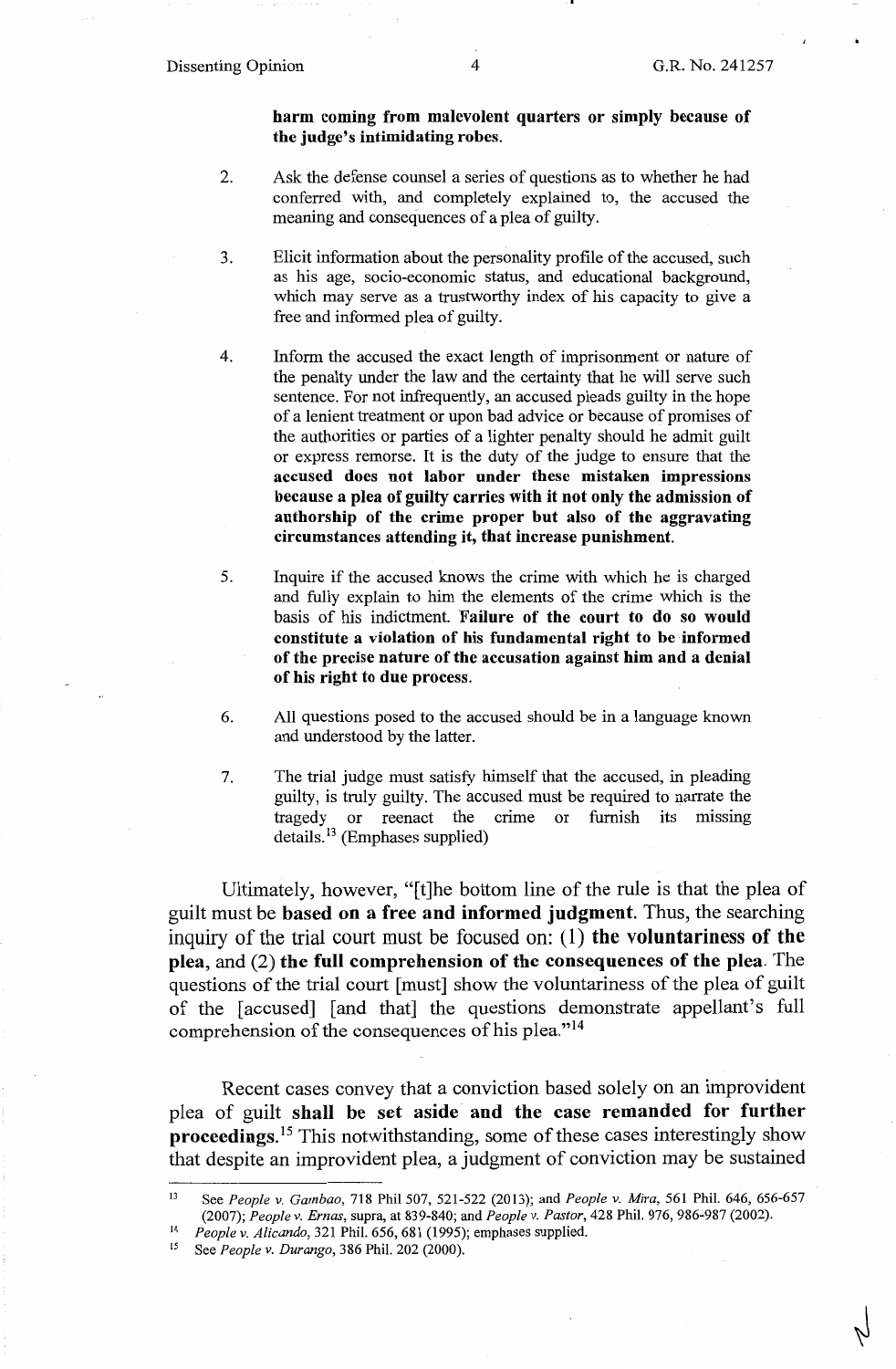#### Dissenting Opinion 5 5 G.R. No. 241257

if the prosecution is nonetheless able to present ample evidence independent from the improvident guilty plea.<sup>16</sup> To my mind, these more recent cases appear to gloss over the older line of jurisprudence which soundly holds that **"no valid judgment can be rendered upon an invalid arraignment." <sup>17</sup>**

In *People v. Molina*, <sup>18</sup> the Court set aside the plea of guilt and remanded the case since it could not determine whether or not the trial court complied with the conduct of searching questions to ensure the accused's plea of guilt was proper. This Court declared that a **"judgment of conviction cannot stand upon an invalid arraignment." <sup>19</sup>**

In *People v. Tizon*<sup>20</sup> the Court observed that "[s]o indispensable is this requirement that a plea of guilt to a capital offense can be held null and void where the trial court has inadequately discharged the duty of conducting the prescribed 'searching inquiry."<sup>21</sup> "Verily, a judgment of **conviction cannot stand upon an invalid arraignment.** In the interest of substantial justice then, this Court has no recourse but to remand the case to the trial court for further and appropriate proceedings. $122$ 

In *People v. Estomaca,* 23 citing *People v. Alicando,* 24 the Court similarly ruled that **"[n]o valid judgment can be rendered upon an invalid arraignment. Since x x x the arraignment of appellant therein was void, the judgment of conviction rendered against him was likewise void,**  hence in fairness to him and in justice to the offended party that case was remanded to the trial court for further proceedings."<sup>25</sup>

Indeed, I subscribe to these earlier cases on the subject since ultimately, an invalid arraignment constitutes a fatal defect in the criminal proceedings precluding the trial court from making a valid judgment, whether of acquittal or conviction. On the contrary, I maintain reservations with the more recent cases which still uphold a judgment of conviction if there is evidence to sustain such finding, notwithstanding the improvident plea of guilt by the accused. As I see it, a trial court will not even be able to properly arrive at any determination of guilt if the arraignment is, in the first place, defective. This is because **an invalid arraignment impairs the understanding of the accused of the nature and cause of the accusation· against him to which his defense strategy depends.** In tum, an impaired

<sup>16</sup> See *People v. Gambao,* supra note 13; *People v. Francisco,* 649 Phil. 729 (2010); *People v. Documento,* 629 Phil. 579 (2010); *People v. Talusan,* 610 Phil. 378 (2009); *People v. Tanyacao,* 477

<sup>&</sup>lt;sup>17</sup> *People v. Durango*, supra note 15, at 213; and *People v. Estomaca*; supra note 8, at 449-450; emphases supplied.<br>
<sup>18</sup> 423 Phil. 637 (2001).<br>
<sup>19</sup> Id. at 663; emphasis supplied.<br>
<sup>20</sup> 375 Phil. 1096 (1999).<br>
<sup>21</sup> Id. at 1104.<br>
<sup>22</sup> Id. at 1104-1105; emphasis supplied.<br>
<sup>23</sup> Supra note 8.<br>
<sup>24</sup> Supra note 14; also citing *B*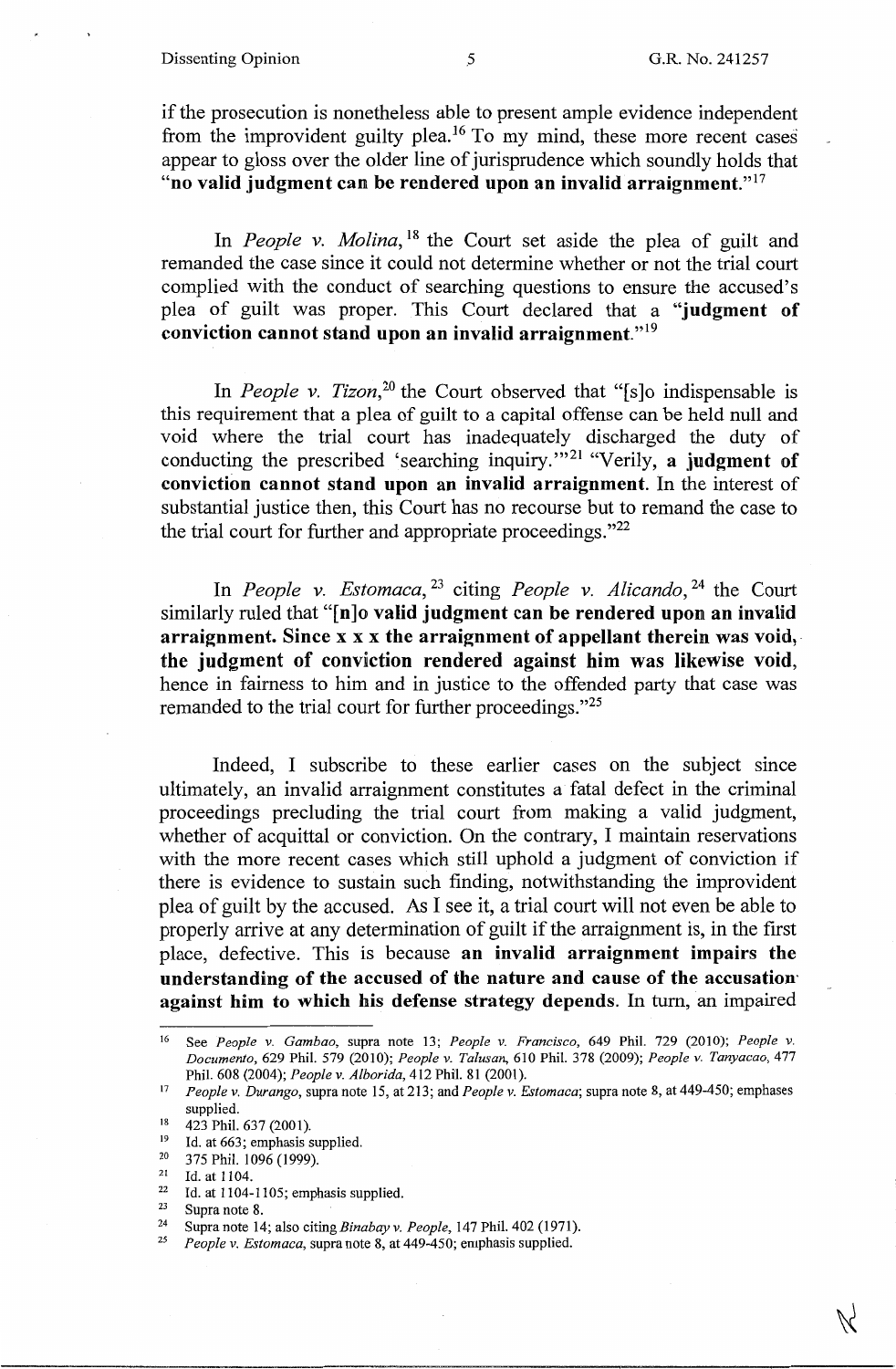### Dissenting Opinion 6 6 G.R. No. 241257

defense effectively plays into the relative strength of the prosecution's evidence since an accused who does not understand the charge against him may very well leave the prosecution's allegations unrebutted or evidence unobjected. The lack of rebuttal and objection consequently plays a role in the trial court's calibration of the evidence, and leads to a judgment of conviction that is tainted. In the end, any finding of guilt beyond reasonable doubt to sustain a conviction will be clouded by the irregularity of the arraignment, begging the question: *had the accused intelligently understood the consequences of his plea, would he then allow the prosecution's allegations to remain unrebutted and evidence unobjected, and consequently alter the trial court's assessment of the case?* 

In fact, I add that not only does an invalid arraignment impair the defense, but, in some cases, may likewise affect the prosecution's strategy and vigor in presenting its case. **Hence, in my view, a judgment of acquittal can neither be made.** 

The above observation finds bearing in existing jurisprudence. In *People v. Abapo*,<sup>26</sup> the Court remanded the case after observing that the prosecution's presentation of evidence was improperly impaired by the accused's improvident plea of guilt. It discerned that the prosecution's evidence was **"lacking in assiduity and was not characterized with the meticulous attention to details that is necessarily expected in a**  prosecution for a capital offense." <sup>27</sup> Specifically, it found that the prosecution focused on obtaining the frequency and the material dates the crimes were committed, instead of eliciting details material to prove the elements of the crime.

In *People v. Besonia,28* Court likewise ordered the remand of the case, finding, among others, that "the trial court and the prosecution unduly relied on [the accused-appellant's] plea of guilty and his admissions made during the searching inquiry. **The prosecution did not discharge its obligation as seriously as it would have had there been no plea of guilt on the part of [the accused-appellant]."<sup>29</sup>**

Overall, whether from the standpoint of the prosecution or the defense, the foregoing considerations show how a miscarriage of justice may result from an improvident plea of guilt. Hence, a remand of the case is in order so that the arraignment may be conducted properly and in tum, for the trial court to render a valid judgment. To reiterate, the absence of a valid arraignment in this case is a fatal defect in the proceedings. This defect is not merely procedural but is substantive in nature as it affects not only the constitutional rights of the accused but, as shown by the foregoing cases,

<sup>&</sup>lt;sup>26</sup> 385 Phil. 1175 (2000).<br><sup>27</sup> Id. at 1187; emphasis supplied.<br><sup>28</sup> Id. at 843; emphasis supplied.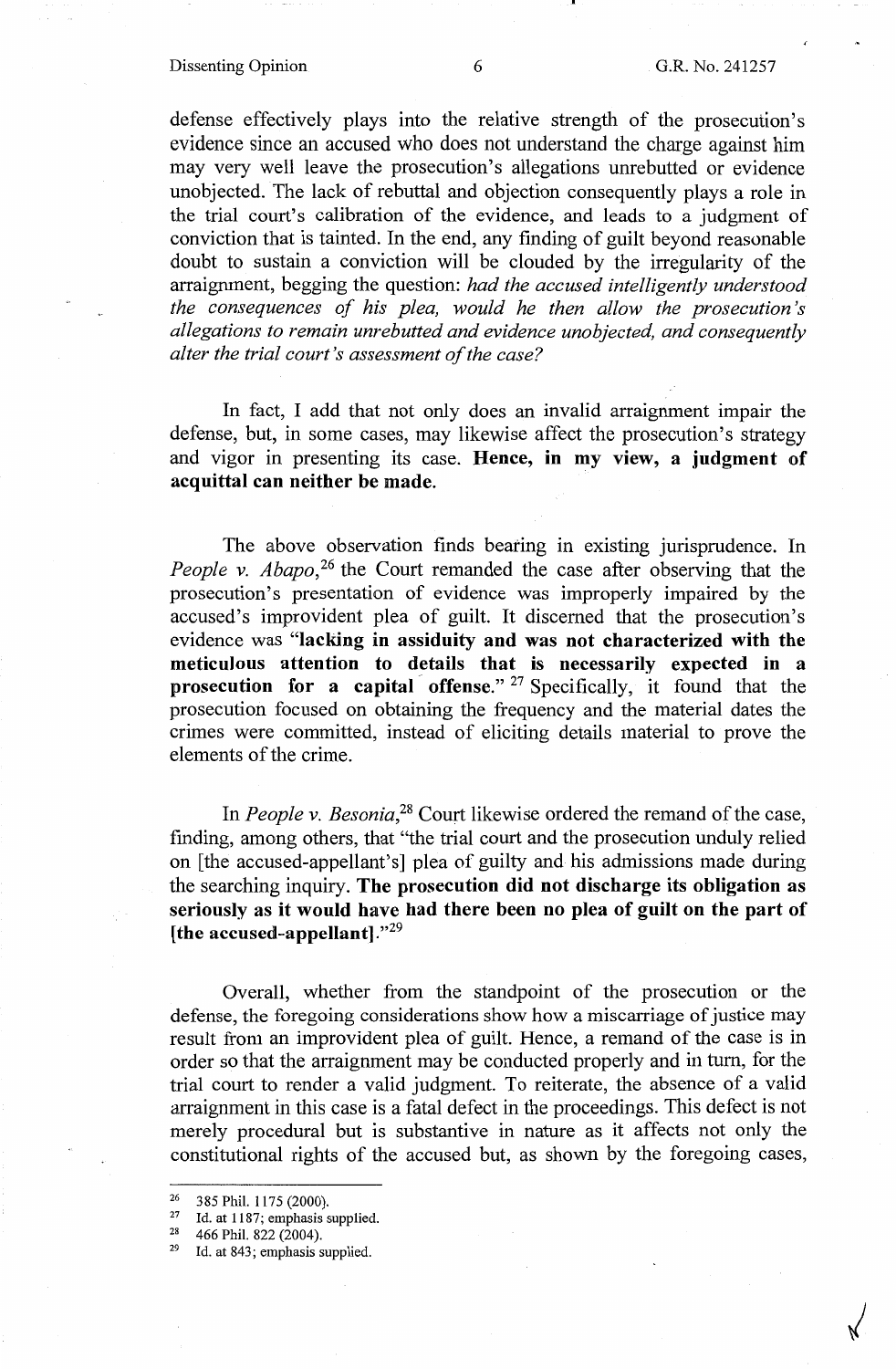#### Dissenting Opinion 7 G.R. No. 241257

may equally impair the proper prosecution of crimes which is undeniably imbued with public interest. To this end, I disagree with the *ponencia 's*  notion that "[w]hile it is true that a judgment of conviction cannot stand on an invalid arraignment, a judgment of acquittal may proceed from such invalid arraignment," adding that "[t]he invalid arraignment itself is ground for acquittal. "30 This selective treatment clearly defies the substantive nature of an arraignment, the invalidity of which renders null and void the ensuing proceedings in its entirety.

Further, to suppose that an invalid arraignment is a ground for acquittal runs counter to the basic rule on double jeopardy that a first jeopardy may attach only upon a valid arraignment.<sup>31</sup> As such, an acquittal cannot spring from an invalid arraignment.

In addition, the *ponencia*'s statement loses sight of the fact that an acquittal is premised on a determination of non-guilt on the merits, which should not obtain just because of an invalid arraignment. In fact, it does not even warrant dismissal since it is still remediable by the remand of the case for the re-arraignment of the accused, which is my position herein.

Notably, should there be any inordinate delay 32 borne from the remand, the ground for dismissal is violation of the accused's right to speedy disposition which is a ground for dismissal tantamount to an acquittal. However, based on the records, this ground was never raised. In this regard, jurisprudence provides that the "[f]ailure to seasonably raise the right to speedy trial precludes the accused from relying thereon as a ground to dismiss the case. He is deemed to have slept on his rights by not asserting the right to speedy disposition at the earliest possible opportunity."33

At this juncture, while I do recognize that a doctrinal directive to remand upon an improvident plea of guilt purports a policy of "resetting" the proceedings and hence may promote inexpediency, the underlying considerations are not merely procedural but are substantive in nature and thus, cannot be simply ignored for expediency's sake. The solution to this concern may lie, however, in the Court revisiting the current procedural framework and identify gaps that need to be bridged. In this light, I join the call of Associate Justices Rodil V. Zalameda and Amy C. Lazaro-Javier to codify the proper searching inquiry guidelines and other relevant procedures that trial court judges must follow whenever an accused pleads guilty to a capital offense. In addition, I suggest that the consequences of the failure to comply with these procedures - with respect to the criminal proceedings, and maybe, even as to disciplinary sanctions as to the mishandling judge  $-$ 

<sup>&</sup>lt;sup>30</sup> Ponencia, p. 50.<br><sup>31</sup> See *Tan, Jr. v. Sandiganbayan*, 354 Phil. 463 (1998).<br><sup>32</sup> The *ponencia* states that "accused-appellant has been incarcerated for more or less eleven (11) years." See *ponencia,* p. 52. 33 *Valenciav. Sandiganbayan,* 510 Phil. 70, 88 (2005).